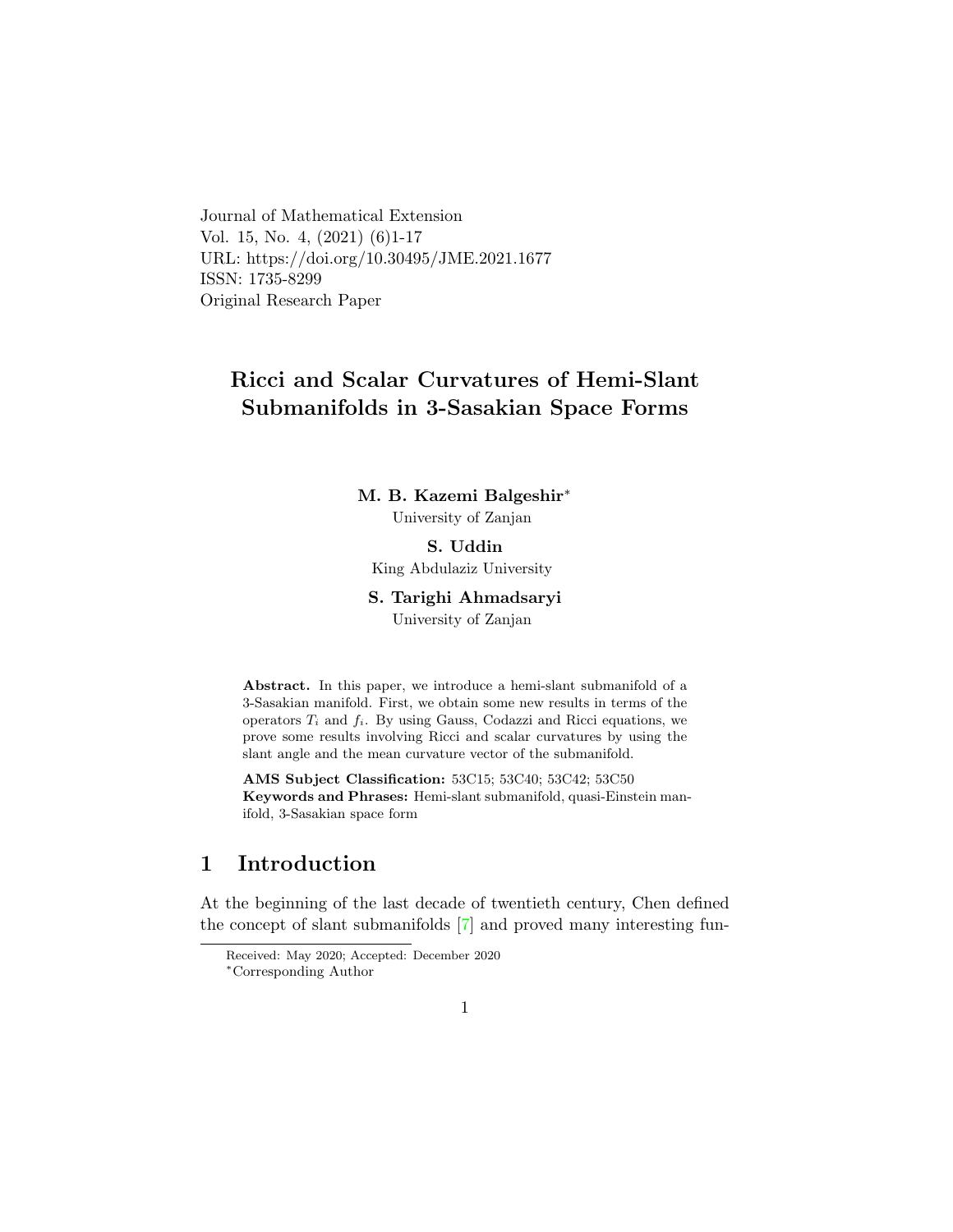damental results for these submanifolds in his book [\[8\]](#page-15-1). After that, this notion has been investigated and generalized by many authors for some ambient manifolds which were equipped with various structures such as almost complex, contact and quaternionic structures [\[2,](#page-14-0) [3,](#page-14-1) [9,](#page-15-2) [14\]](#page-15-3). Hemislant submanifolds in contact structures were defined by Cabrerizo et al. [\[5\]](#page-14-2). Since one of the distributions of hemi-slant submanifolds are anti-invariant, the hemi-slant submanifold can be considered as particular class of the bi-slant submanifolds. Later, B. Sahin obtained some interesting results on warped products of hemi-slant submanifolds in Kaehler manifolds [\[15\]](#page-15-4). In [\[16\]](#page-15-5), second author and Chen investigated warped product bi-slant submanifolds and as a generalization of these submanifolds, they also introduce the idea of pointwise bi-slant submanifolds [\[10\]](#page-15-6), when the ambient manifold was a Kaehlerian manifold.

In [\[13,](#page-15-7) [14\]](#page-15-3), first author and Malek defined 3-slant submanifolds of 3-structure manifolds. In this paper, we extend these subjects to the hemi-slant submanifolds of a special class of almost contact 3-structures which is called 3-Sasakian manifolds.

The paper is organised as follows: In Section 2, we review the basic notations about 3-Sasakian manifolds. In Section 3, we introduce hemi-slant submanifolds of 3-structures and Sasakian 3-hemi slant submanifolds. We prove that a hemi-slant submanifold  $M$  of a 3-Sasakian manifold  $(\tilde{M}, \xi_i, \eta_i, \varphi_i)_{i \in \{1,2,3\}}$  which admits a 3-Sasakian structure  $T_i$ , is anti-invariant if and only if  $T_i$  is parallel. Moreover, we obtain some results in terms of the tangential and normal components of  $\varphi_i$ . In Section 4, we suppose the ambient manifold of the hemi-slant submanifold be a 3-Sasakian space form and obtain fundamental results by using Gauss, Codazzi and Ricci equations. We deduce some new results for Ricci tensor and scalar curvatures involving the mean curvature and slant angle of the submanifold.

# 2 Preliminaries

**Definition 2.1.** [\[4\]](#page-14-3) A Riemannian manifold  $(\tilde{M}, g)$  has an almost contact metric structure if it is endowed by the tensor fields  $\xi, \eta$  and  $\varphi$  of type  $(1,0), (0,1)$  and  $(1,1)$  respectively, such that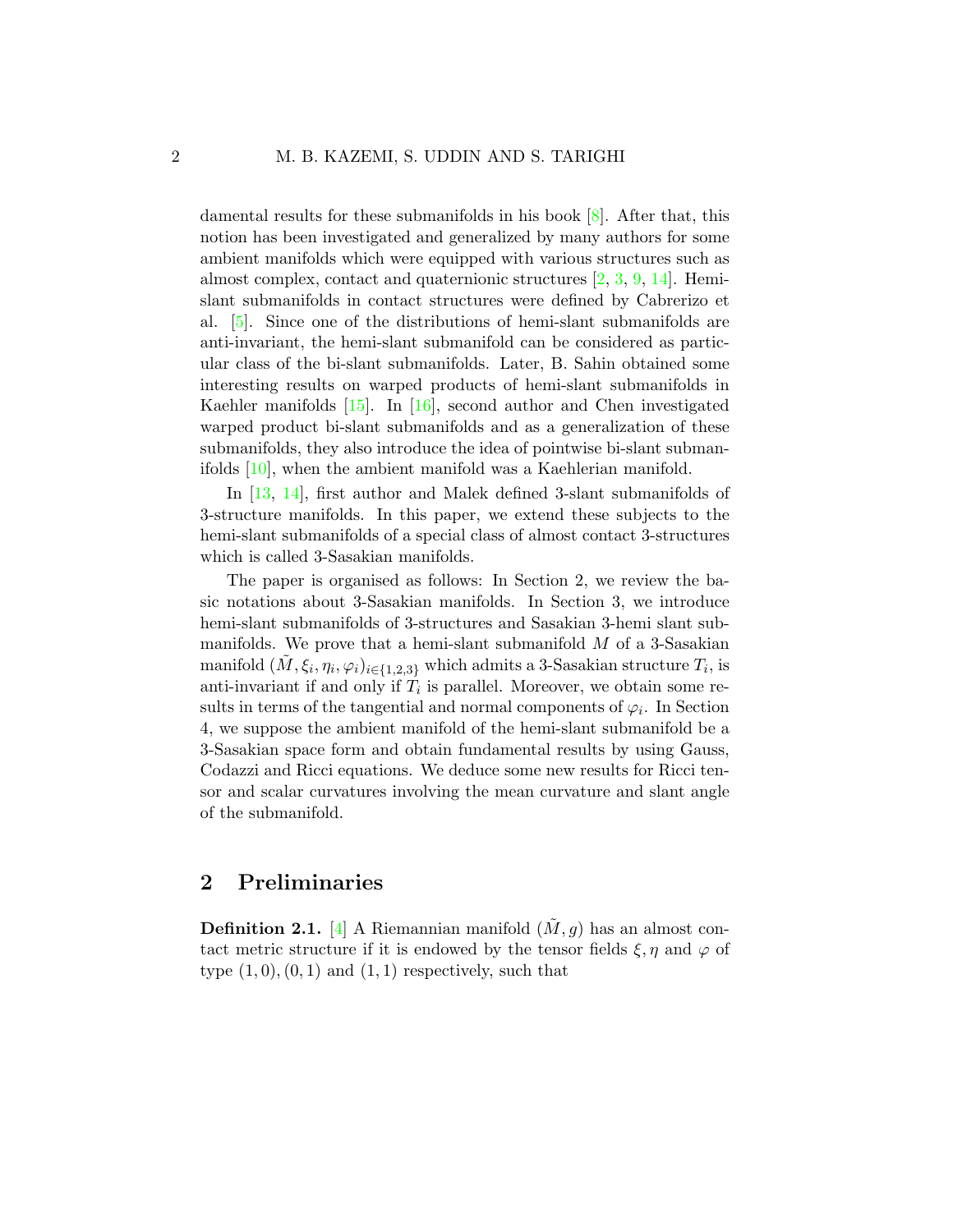$$
\varphi^{2}(X) = -X + \eta(X)\xi, \quad \eta(\xi) = 1,
$$
\n(1)

$$
g(\varphi X, \varphi Y) = g(X, Y) - \eta(X)\eta(Y), \ \forall X, Y \in T\tilde{M}.
$$
 (2)

**Definition 2.2.** [\[12\]](#page-15-8) Let  $\tilde{M}$  be a Riemannian manifold and for  $i =$ 1, 2, 3,  $(\eta_i, \xi_i, \varphi_i)$ , be three almost contact structures on  $\tilde{M}$  satisfying

$$
\eta_i(\xi_j) = 0, \quad \varphi_i \xi_j = -\varphi_j \xi_i = \xi_k, \quad \eta_i(\varphi_j) = -\eta_j(\varphi_i) = \eta_k, \tag{3}
$$

$$
\varphi_i \circ \varphi_j - \eta_j \otimes \xi_i = -\varphi_j \circ \varphi_i + \eta_i \circ \xi_j = \varphi_k, \tag{4}
$$

for a permutation  $(i, j, k)$  of  $(1, 2, 3)$ , then  $\tilde{M}$  has an almost contact 3structure  $(\xi_i, \eta_i, \varphi_i)$ . In addition, if there exists a compatible Riemannian metric g on M which for all vector fields  $X, Y$  on M the following relation holds

<span id="page-2-1"></span>
$$
g(\varphi_i X, \varphi_i Y) = g(X, Y) - \eta_i(Y)\eta_i(X), \qquad (5)
$$

then  $(\tilde{M}, \xi_i, \eta_i, \varphi_i, g)$  is an almost contact metric 3-structure manifold which in this paper shortly is called as 3-structure.

It is well-known that this compatible metric is skew-symmetric with respect to the  $\varphi_i$ , i.e.  $g(\varphi_i X, Y) = -g(X, \varphi_i Y)$ . Moreover, the dimension of a 3-structure is  $4k + 3$  [\[17\]](#page-15-9).

The 3-structure  $(\tilde{M}, \xi_i, \eta_i, \varphi_i, g)$  is called a 3-Sasakian manifold if the following conditions satisfy

$$
(\tilde{\nabla}_X \varphi_i) Y = g(X, Y) \xi_i - \eta_i(Y) X,\tag{6}
$$

<span id="page-2-0"></span>
$$
\tilde{\nabla}_X \xi_i = -\varphi_i X,\tag{7}
$$

for any  $X \in T\tilde{M}$  where  $\tilde{\nabla}$  is the Riemannian connection on  $\tilde{M}$ .

Let the Ricci tensor of the Riemannian manifold  $(\tilde{M}, g)$  satisfies  $S(X, Y) = ag(X, Y) + bA(X)A(Y)$ , for an 1-form A and  $a, b \in C^{\infty}(\tilde{M})$ , then M is a quasi Einstein manifold [\[6\]](#page-14-4). If  $b = 0$ , then  $(M, g)$  is called an Einstein manifold. 3-Sasakian manifolds are famous examples of the Einstein manifolds.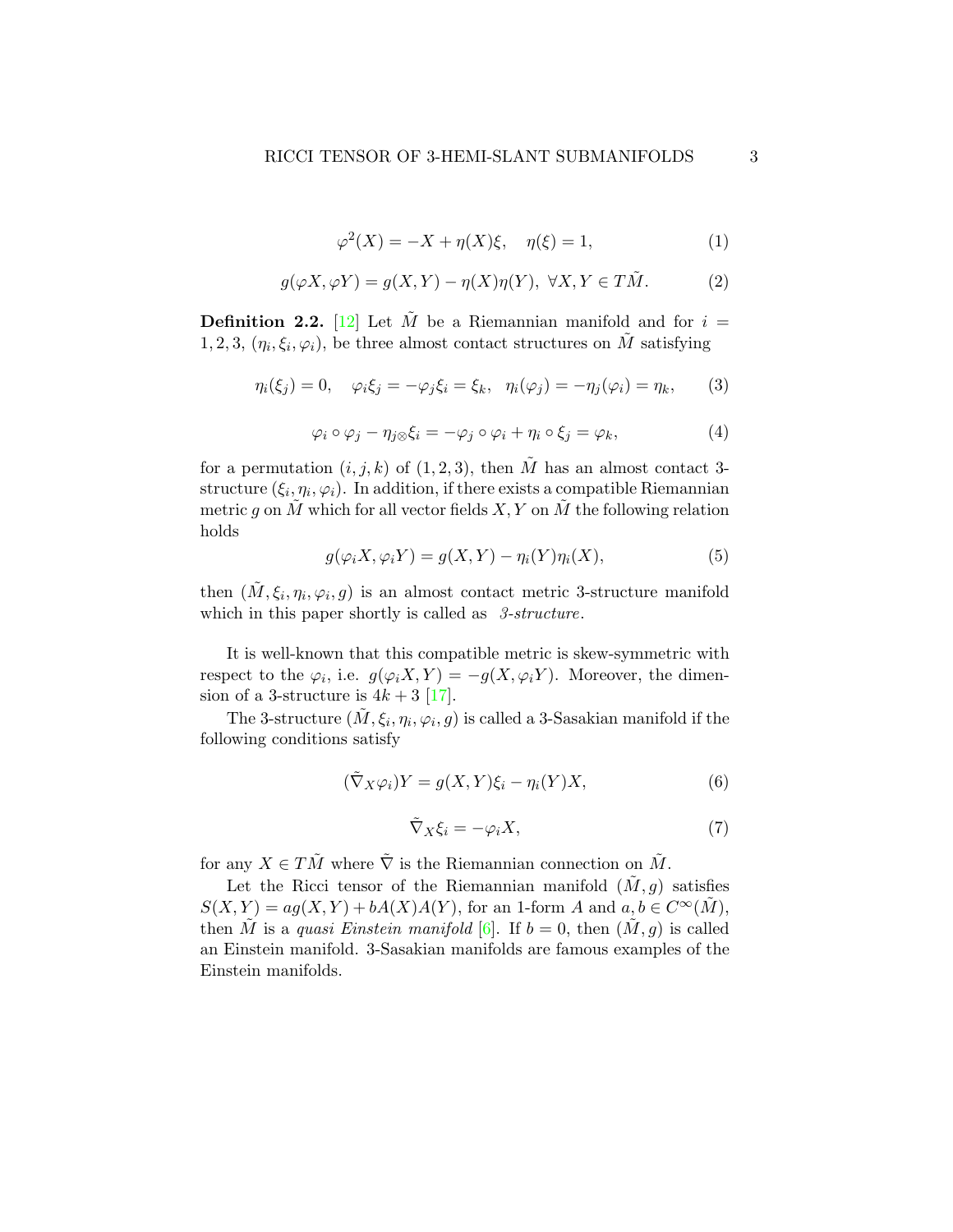## 3 Hemi-slant submanifolds of 3-structures

For a submanifold M of a Riemannian manifold  $\tilde{M}$ , we have the Gauss and Weingarten formulas as follows [\[17\]](#page-15-9)

<span id="page-3-3"></span>
$$
\tilde{\nabla}_X Y = \nabla_X Y + \sigma(X, Y), \quad \forall X, Y \in TM \tag{8}
$$

$$
\tilde{\nabla}_X V = -A_V X + D_X V, \quad \forall V \in (TM)^{\perp}.
$$
\n(9)

Here,  $\tilde{\nabla}$  and  $\nabla$  are the Riemannian connections of  $(\tilde{M}, g)$  and  $(M, g)$ ,  $\sigma$ and A are the second fundamental form and the associated operator of  $\sigma$ , respectively. Also, the connection on the normal bundle is denoted by D.

The curvature tensors  $\tilde{R}$  and  $R$  with respect to the connections  $\tilde{\nabla}$ and  $\nabla$  satisfy

$$
g(\tilde{R}(X,Y)Z,W) = g(R(X,Y)Z,W) + g(\sigma(X,Z), \sigma(Y,W))
$$
  
- 
$$
g(\sigma(X,W), \sigma(Y,Z)),
$$
 (10)

for all vector fields  $X, Y, Z, W$  on  $M$ , which is called *equation of Gauss*. Moreover, for the normal component  $(R(X, Y)Z)^{\perp}$  of  $\tilde{R}(X, Y)Z$  the equation of Codazzi states

<span id="page-3-2"></span>
$$
(\tilde{R}(X,Y)Z)^{\perp} = (\tilde{\nabla}_X \sigma)(Y,Z) - (\tilde{\nabla}_Y \sigma)(X,Z). \tag{11}
$$

Let M be a submanifold of  $(\tilde{M}, \xi_i, \eta_i, \varphi_i, g)$ . For any  $X \in TM$  and  $V \in T^{\perp}M$ , we put

<span id="page-3-1"></span>
$$
\varphi_i X = T_i X + F_i X, \ \varphi_i V = t_i V + f_i V,\tag{12}
$$

where  $T_i$ ,  $t_i$  are tangential and  $F_i$ ,  $f_i$  are normal projections of  $\varphi_i$ .

One can verify that

$$
g(t_i V, Y) = -g(V, F_i Y),\tag{13}
$$

<span id="page-3-0"></span>
$$
g(f_i V, X) = -g(V, T_i X). \tag{14}
$$

The submanifold M is invariant if at any point  $p \in M$ ,  $\varphi_i(T_pM) \subset T_pM$ and is anti-invariant if  $\varphi_i(T_pM) \subset T_p^{\perp}M$ . Therefore, based on the notation of Equation [\(14\)](#page-3-0), on invariant (resp. anti-invariant) submanifolds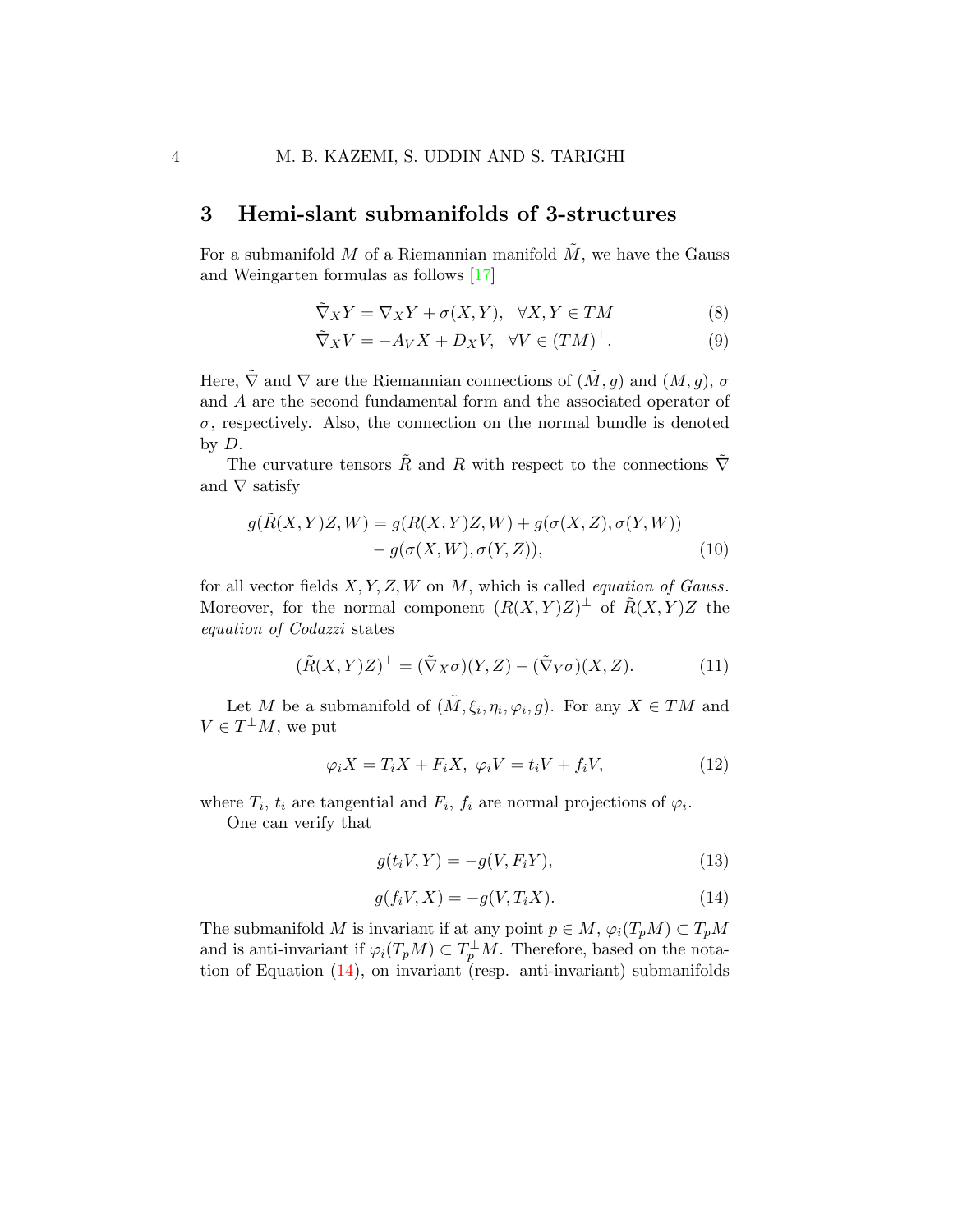we get  $F_i = 0$  (resp.  $T_i = 0$ ).

Motivated by Chen [\[7,](#page-15-0) [8\]](#page-15-1) works on slant immersions and submanifolds which are interesting generalizations of invariant ( complex) and anti-invariant (totally real) submanifolds, the first author and Malek defined the following type of submanifolds.

**Definition 3.1.** [\[13\]](#page-15-7) A submanifold M of a 3-structure  $(\tilde{M}, \varphi_i, \xi_i, \eta_i, g),$  $i \in \{1, 2, 3\}$  is a 3-slant submanifold, if for all  $p \in M$  and for any  $X \in$  $T_pM$ ,  $(X \neq 0)$ , the angel  $\alpha = \widehat{\varphi_i X, T_j X}$  has a constant value, for all  $i, j \in \{1, 2, 3\}.$ 

So, in 3-slant submanifolds, the choice of point  $p$  and  $X$  does not effect on the value of the slant angle  $\alpha$ . For example, on anti-invariant and invariant submanifolds the slant angle  $\alpha$  between  $\varphi_i X$  and the tangent space  $T_pM$  are equal to  $\frac{\pi}{2}$  and 0, respectively.

**Definition 3.2.** Suppose that  $M$  is a submanifold of a 3-structure  $(\tilde{M}, \varphi_i, \xi_i, \eta_i, g)$  and admits orthogonal distributions  $\mathfrak{D}^{\alpha}, \mathfrak{D}^{\perp}$  and  $\lt \xi_i >$ , where  $TM = \mathfrak{D}^{\alpha} \oplus \mathfrak{D}^{\perp} \oplus \langle \xi_i \rangle$ . We say M is a 3-hemi slant submanifold, if

(a)  $\mathfrak{D}^{\perp}$  is anti-invariant, this means,  $\varphi_i(\mathfrak{D}^{\perp}) \subset T^{\perp}M$ .

(b)  $\mathfrak{D}^{\alpha}$  is a 3-slant distribution with respect to the  $\varphi_i$ 's and has slant angle  $\alpha \neq 0$ , i.e.  $\forall X \in \mathfrak{D}^{\alpha}$ , the angle  $\alpha = \widehat{\varphi_i X, \mathfrak{D}^{\alpha}}$  is constant.

<span id="page-4-2"></span>**Lemma 3.3.** [\[11\]](#page-15-10) Let M be a 3-slant submanifold of 3-structure  $(M, g)$ . Then for any  $X \in TM$  which is normal to  $\xi_i$ , we have  $T_iT_j(X) =$  $-\cos^2 \alpha X$ , where  $\alpha$  is the slant angle and  $i, j \in \{1, 2, 3\}.$ 

**Theorem 3.4.** Let for  $i \in \{1, 2, 3\}$ ,  $(\tilde{M}, \varphi_i, \xi_i, \eta_i, g)$  be a 3-Sasakian manifold and M be its 3-hemi slant submanifold. Then the structure vector fields  $\xi_i$ 's are parallel with respect to the connection  $\nabla$  if and only if  $\alpha = \frac{\pi}{2}$  $\frac{\pi}{2}$  on M.

**Proof.** From Eq.  $(7)$ , we have

<span id="page-4-0"></span>
$$
\tilde{\nabla}_X \xi_i = -\varphi_i X, \quad \forall X \in TM.
$$
\n(15)

On the other hand, Gauss formula implies

<span id="page-4-1"></span>
$$
\tilde{\nabla}_X \xi_i = \nabla_X \xi_i + \sigma(X, \xi_i). \tag{16}
$$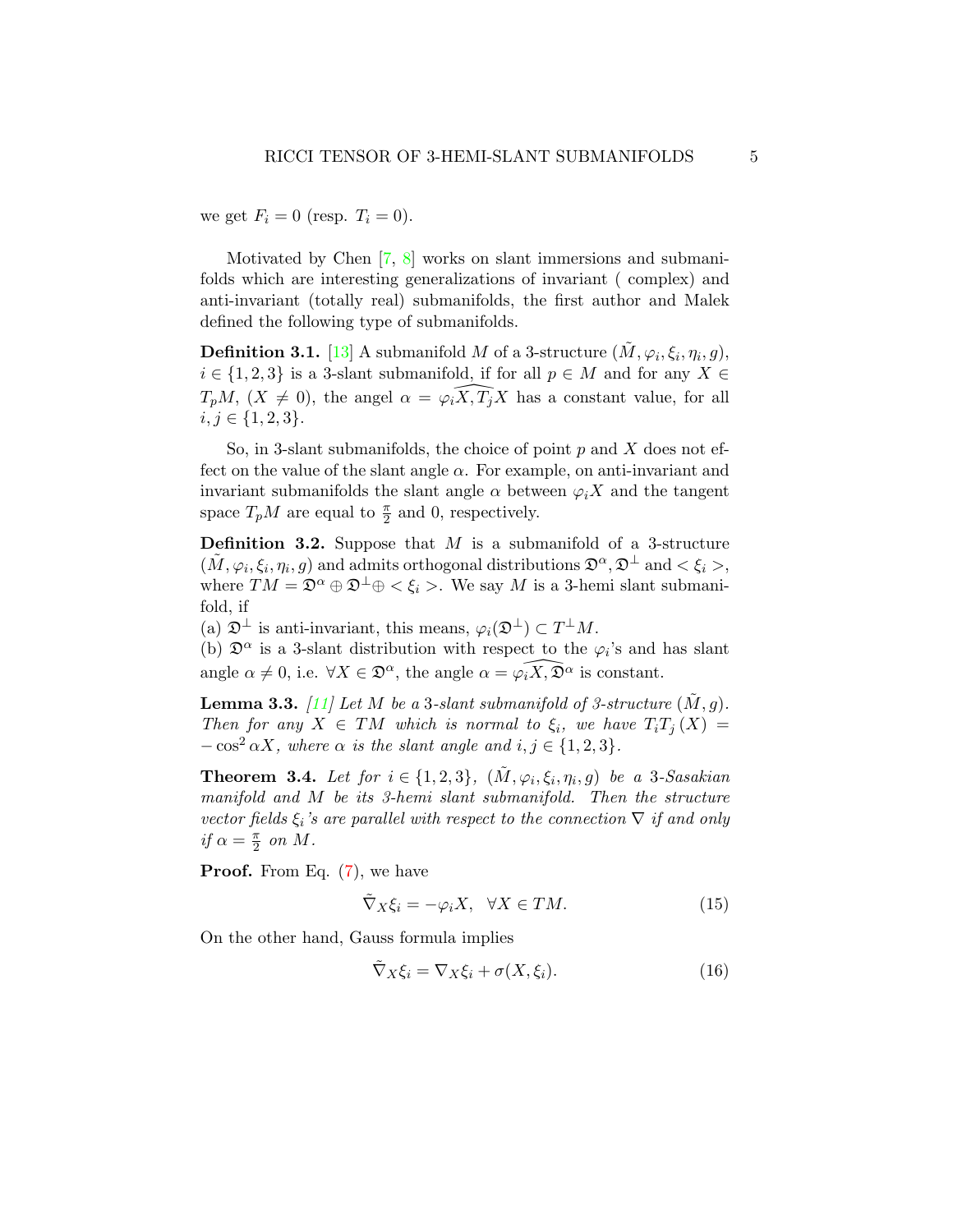Therefore, if  $\xi_i$  is parallel, then we obtain  $\sigma(X, \xi_i) = -\varphi_i X$ . Thus  $\varphi_i X \in T^{\perp}M$ , so M is an anti-invariant submanifold.

Conversely, if M is an anti-invariant submanifold then for any  $X \in$ TM, we have  $\varphi_i X \in T^{\perp}M$ . Thus from [\(15\)](#page-4-0) and [\(16\)](#page-4-1), we get  $\varphi_i X =$  $-\sigma(X,\xi_i)$  and  $\nabla_X \xi_i = 0$ , i.e.,  $\xi_i$  is parallel.  $\square$ 

**Definition 3.5.** Let  $M$  be a 3-hemi slant submanifold of a 3-structure  $(\tilde{M}, \varphi_i, \xi_i, \eta_i, g), i \in \{1, 2, 3\}.$  Then M is called a Sasakian 3-hemi slant submanifold if

$$
(\nabla_X T_i)Y = g(X, Y)\xi_i - \eta_i(Y)X, \quad \forall X, Y \in TM.
$$

Theorem 3.6. Let M be a Sasakian 3-hemi slant submanifold of 3 structure  $(\tilde{M}, \xi_i, \eta_i, \varphi_i, g)$ . Then the tensor field  $T_i$  is parallel if and only if the submanifold is anti-invariant.

**Proof.** Since M is a Sasakian 3-hemi slant submanifold, if any  $X, Y \in$  $\mathfrak{D}^{\alpha}$  and then we have

$$
(\nabla_X T_i)Y = g(X, Y)\xi_i - \eta_i(Y)X.
$$

If T is parallel, then by taking  $X = T_i X, Y = T_j X$ , we obtain

$$
0 = g(T_i X, T_j X)\xi_i - \eta_i(T_j X)T_i X = -g(T_i T_j X, X)\xi_i.
$$
 (17)

From Lemma [3.3,](#page-4-2) we get

<span id="page-5-0"></span>
$$
\cos^2 \alpha g(X, X)\xi_i = 0. \tag{18}
$$

Since g is a positive definite metric, from [\(18\)](#page-5-0), we find that  $\alpha = \frac{\pi}{2}$  $\frac{\pi}{2}$ , thus M is an anti-invariant submanifold. The converse is trivial.  $\Box$ 

Theorem 3.7. For a 3-hemi slant submanifold M of a 3-Sasakian manifold  $(\tilde{M}, \xi_i, \eta_i, \varphi_i, g), i \in \{1, 2, 3\}$ , the following relation holds

$$
g((\nabla_X T_i)Y, Z) = -g((\nabla_X T_i)Z, Y), \quad \forall X, Y \in TM.
$$

**Proof.** On a 3-Sasakian manifold  $(\tilde{M}, \xi_i, \eta_i, \varphi_i, g)$ , we have

$$
(\tilde{\nabla}_X \varphi_i) Y = g(X, Y) \xi_i - \eta_i(Y) X = R(\xi_i, X) Y.
$$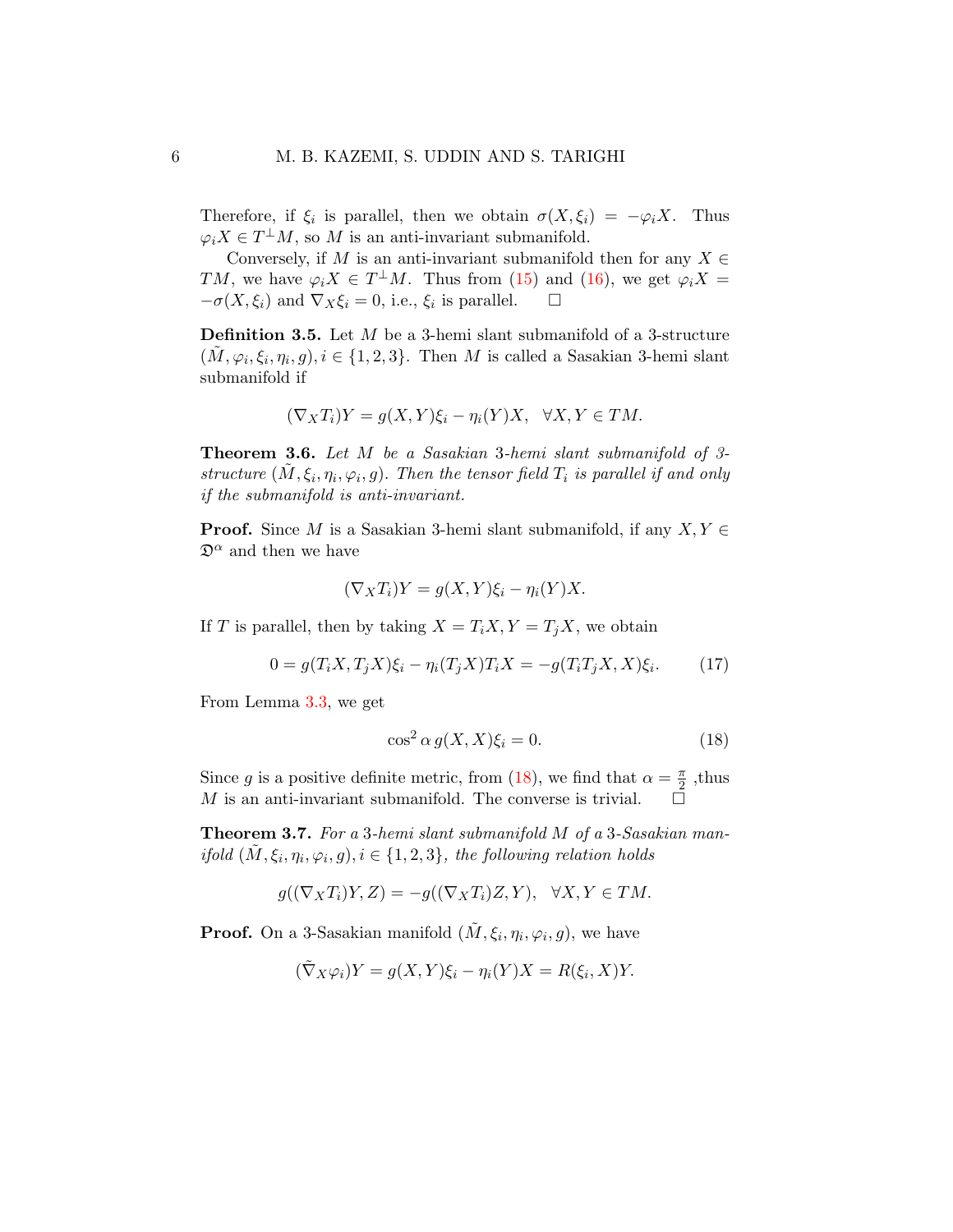Therefore, by using [\(12\)](#page-3-1) and Gauss-Weingarten formulas, we see

$$
R(\xi_i, X)Y = \nabla_X T_i Y + \sigma(X, T_i Y) + D_X F_i Y - A_{F_i Y} X -
$$
  
\n
$$
T_i(\nabla_X Y) - t_i \sigma(X, Y) - F_i(\nabla_X Y) - f_i \sigma(X, Y).
$$

We consider the tangential components of the previous equation and obtain

$$
R(\xi_i, X)Y = (\nabla_X T_i)Y - A_{F_iY}X - t_i\sigma(X, Y).
$$

Thus, we have

$$
g((\nabla_XT_i)Y,Z)=g(R(\xi_i,X)Y,Z)+g(A_{F_iY}X,Z)+g(t_i\sigma(X,Y),Z).
$$

From  $(14)$ , self-adjoint property of A and symmetry properties of R and  $\sigma$ , previous equation gives

$$
g((\nabla_X T_i)Y, Z) = g(\sigma(X, Z), F_iY) - g(R(\xi_i, X)Z, Y) - g(\sigma(X, Y), F_iZ)
$$
  
=  $-g(R(\xi_i, X)Z, Y) - g(t_i\sigma(X, Z), Y) - g(A_{F_iZ}X, Y) = -g(R(\xi_i, X)Z)$   
+  $t_i\sigma(X, Z) + A_{F_iZ}X, Y) = -g((\nabla_X T_i)Z, Y).$ 

### $\Box$

Theorem 3.8. For a 3-hemi slant submanifold M of a 3-Sasakian manifold  $(\tilde{M}, \xi_i, \eta_i, \varphi_i, g), i \in \{1, 2, 3\}$ , the operator  $f_i$  is an anti-symmetric tensor field with respect to the normal covariant derivative, this means, for all  $X \in TM$  and  $U, V \in T^{\perp}M$ , we have

<span id="page-6-0"></span>
$$
g((D_Xf_i)V,U) = -g((D_Xf_i)U,V).
$$

**Proof.** For any  $X \in TM$  and  $V \in T^{\perp}M$ , we have

$$
\tilde{\nabla}_X \varphi_i V - \varphi_i \tilde{\nabla}_X V = (\tilde{\nabla}_X \varphi_i) V = g(X, V) \xi_i - \eta_i(V) X = 0, \qquad (19)
$$

Then, from  $(12)$ , we get

$$
\tilde{\nabla}_X t_i V + \tilde{\nabla}_X f_i V - \varphi_i \left( -A_V X + D_X V \right) = 0.
$$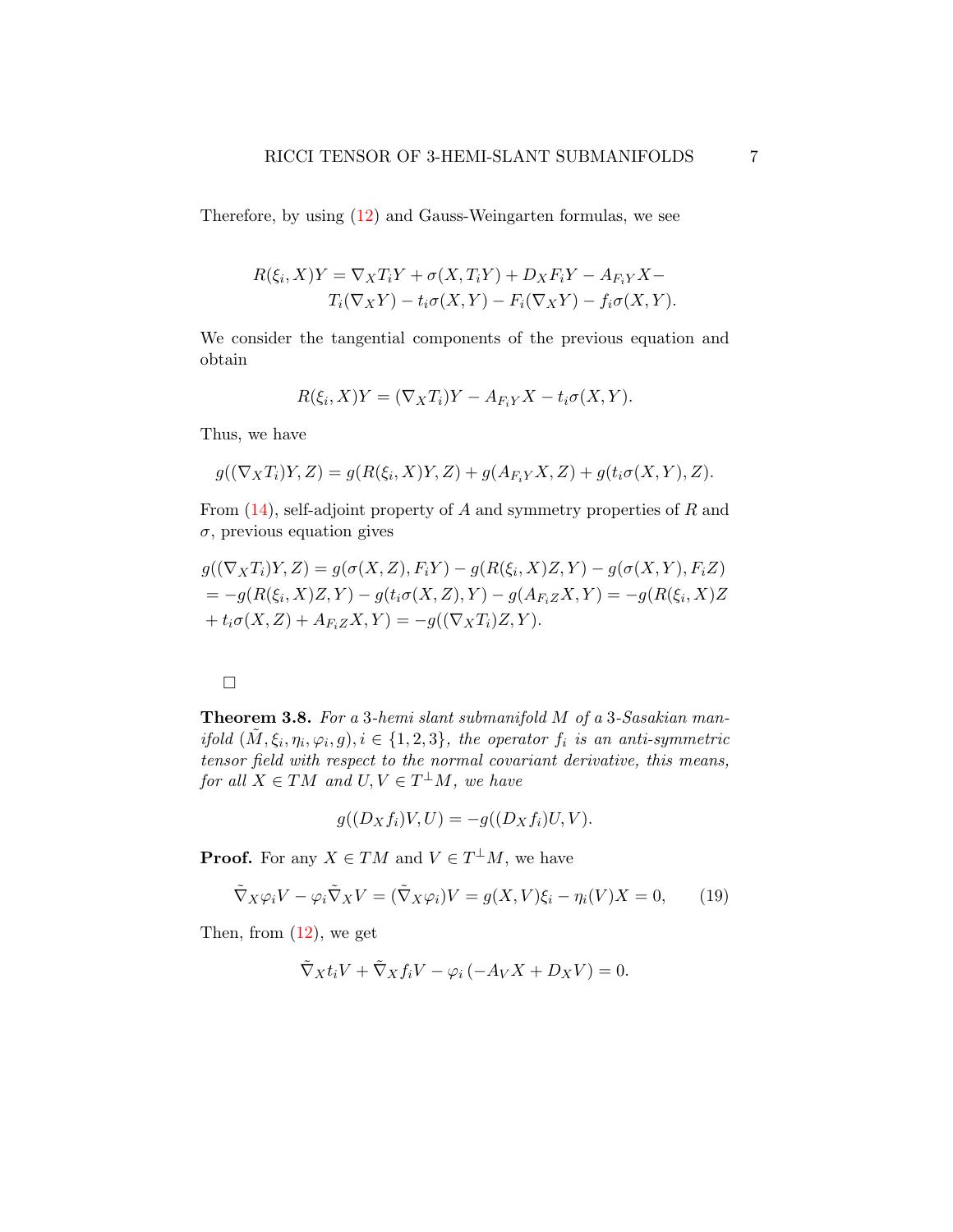By using Gauss-Weingarten formulas and [\(12\)](#page-3-1) we obtain

<span id="page-7-0"></span>
$$
\nabla_X t_i V + \sigma(X, t_i V) + D_X f_i V - A_{f_i V} X - t_i D_X V + T_i A_V X
$$
  
\n
$$
- f_i D_X V + F_i A_V X = (\nabla_X t_i) V + (D_X f_i) V + \sigma(X, t_i V) - A_{f_i V} X + \varphi_i A_V X = 0.
$$
\n(20)

For any  $U \in T^{\perp}M$ , by taking the inner product of U and Equation [\(20\)](#page-7-0), we get

$$
g(D_X f_i)V, U) = g(-( \nabla_X t_i)V - \sigma(X, t_iV) - \varphi_i A_V X + A_{f_iV} X, U)
$$
  
\n
$$
= g(\nabla_X t_i)U, V) - g(\sigma(X, t_iV), U) - g(\varphi_i A_V X, U)
$$
  
\n
$$
= g(\nabla_X t_i)U, V) - g(A_U X, t_iV) + g(A_V X, t_iU)
$$
  
\n
$$
= g(\nabla_X t_i)U, V) + g(F_i A_U X, V) + g(\sigma(X, t_iU), V)
$$
  
\n
$$
= g(\nabla_X t_i)U, V) + g(\varphi_i A_U X, V) + g(\sigma(X, t_iU), V)
$$
  
\n
$$
= -g(-(\nabla_X t_i)U - \varphi_i A_U X - \sigma(X, t_iU) - A_{f_iU} X, V)
$$
  
\n
$$
= -g((D_X f_i)U, V).
$$

Therefore,  $f_i$  is an anti-symmetric tensor field.  $\Box$ 

Theorem 3.9. For a 3-hemi slant submanifold M of a 3-Sasakian manifold  $(\tilde{M}, \xi_i, \eta_i, \varphi_i, g)$ , If  $f_i$  and  $t_i$  are parallel operators, then the shape operator A vanishes on M.

**Proof.** For any  $X \in TM, V \in T^{\perp}M$ , from [\(19\)](#page-6-0), we have

$$
(\tilde{\nabla}_X \varphi_i)V = (\tilde{\nabla}_X t_i)V + (\tilde{\nabla}_X f_i)V + \varphi_i A_V X = 0.
$$

Since  $f_i$  and  $t_i$  are parallel, then we get  $\varphi_i A_V X = 0$ , for any  $X \in$  $TM, V \in T^{\perp}M$ . This means the shape operator  $A = 0$ .  $\square$ 

# 4 Submanifolds of 3-Sasakian space forms

A 3-Sasakian space form  $\tilde{M}(c)$  is a 3-Sasakian manifold  $(\tilde{M}, \xi_i, \eta_i, \varphi_i, g)$ ,  $i \in \{1, 2, 3\}$ , such that for a constant  $c \in \mathbb{R}$ , its  $\varphi_i$ -holomorphic sectional curvature is equal to c at any point of  $\tilde{M}$ . Since all the Sasakian structures  $(\xi_i, \eta_i, \varphi_i, g), i \in \{1, 2, 3\}$  are Sasakian space forms (cf. [\[17\]](#page-15-9), p314),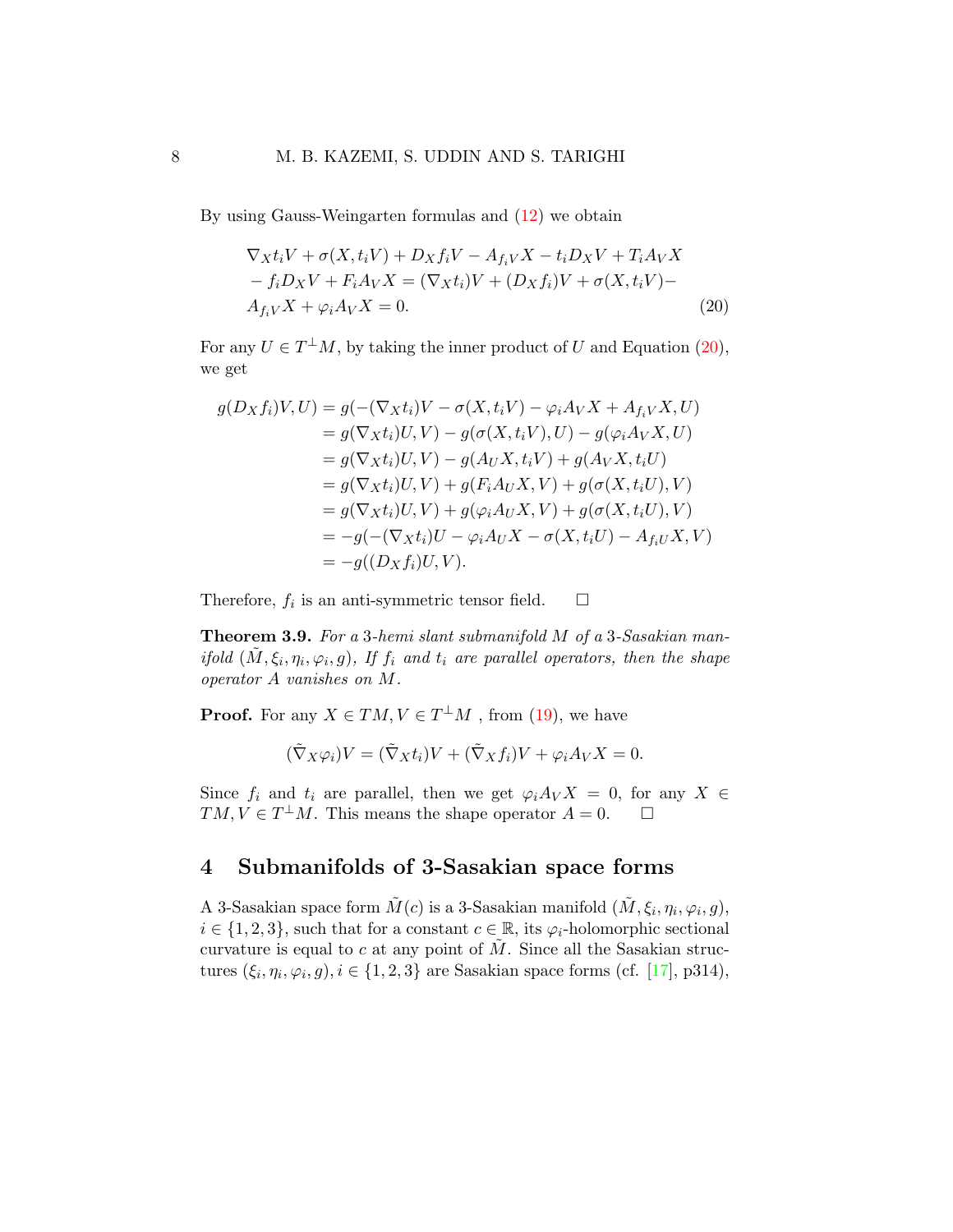so the curvature tensor  $\tilde{R}$  satisfies in the following relation (cf. [\[1\]](#page-14-5), p342)

$$
\tilde{R}(X,Y)Z = \left(\frac{c+3}{4}\right)[g(Y,Z)X - g(X,Z)Y] + \left(\frac{c-1}{4}\right)\sum_{i=1}^{3}[(\eta_i(X)Y - \eta_i(Y)X)\eta_i(Z) + (g(X,Z)\eta_i(Y) - g(Y,Z)\eta_i(X))\xi_i + g(\varphi_i Y, Z)\varphi_i X - g(\varphi_i X, Z)\varphi_i Y + 2g(\varphi_i Y, X)\varphi_i Z].
$$
\n(21)

By using Lemma [3.3](#page-4-2) and [\(5\)](#page-2-1) we can prove the following lemma.

<span id="page-8-4"></span>**Lemma 4.1.** Let  $M$  be a 3-hemi slant submanifold of a 3-Sasakian manifold  $(\tilde{M}, \xi_i, \eta_i, \varphi_i, g), i \in \{1, 2, 3\}$ . Then for all  $X, Y \in \mathfrak{D}^{\alpha}$ 

<span id="page-8-3"></span>
$$
g(F_iX, F_iY) = \sin^2 \alpha g(X, Y), \quad g(T_iX, T_iY) = \cos^2 \alpha g(X, Y). \tag{22}
$$

Theorem 4.2. There is no proper 3-hemi slant submanifold of a 3-Sasakian space form  $(\tilde{M}(c), \xi_i, \eta_i, \varphi_i, g), i \in \{1, 2, 3\}$ , such that the second fundamental form be parallel and  $c \neq 1$ .

**Proof.** For all  $X, Y \in \mathfrak{D}^{\alpha}$  and  $Z \in \mathfrak{D}^{\perp}$ , the equation of Codazzi implies

$$
g(\tilde{R}^{\perp}(X,Y)Z,\varphi_i Z) = g((\tilde{\nabla}_X \sigma)(Y,Z) - (\tilde{\nabla}_Y \sigma)(X,Z),\varphi_i Z).
$$

By the hypothesis of the theorem that  $\sigma$  is parallel, we find

<span id="page-8-1"></span><span id="page-8-0"></span>
$$
g(\tilde{R}^{\perp}(X,Y)Z,\varphi_i Z) = 0.
$$
\n(23)

On the other hand, from [\(21\)](#page-8-0) we conclude

<span id="page-8-2"></span>
$$
g(\tilde{R}^{\perp}(X,Y)Z,\varphi_i Z) = \left(\frac{c-1}{4}\right) \sum_{i=1}^3 2g(X,\varphi_i Y)g(\varphi_i Z, \varphi_i Z). \tag{24}
$$

Thus  $(23)$  and  $(24)$  imply

$$
(c-1)\sum_{i=1}^{3} g(X, \varphi_i Y)g(\varphi_i Z, \varphi_i Z) = 0.
$$
 (25)

Since  $c \neq 1$  then by taking  $Y = T_j X$  and using [\(22\)](#page-8-3), we obtain

$$
\sum_{i,j=1}^{3} g(X, \varphi_i T_j X) g(Z, Z) = \cos^2 \alpha g(X, X) g(Z, Z) = 0.
$$

Since  $g$  is a Riemannian metric, from the last relation we conclude that  $\alpha = \frac{\pi}{2}$  $\frac{\pi}{2}$ , that is, M is an anti-invariant submanifold.  $\square$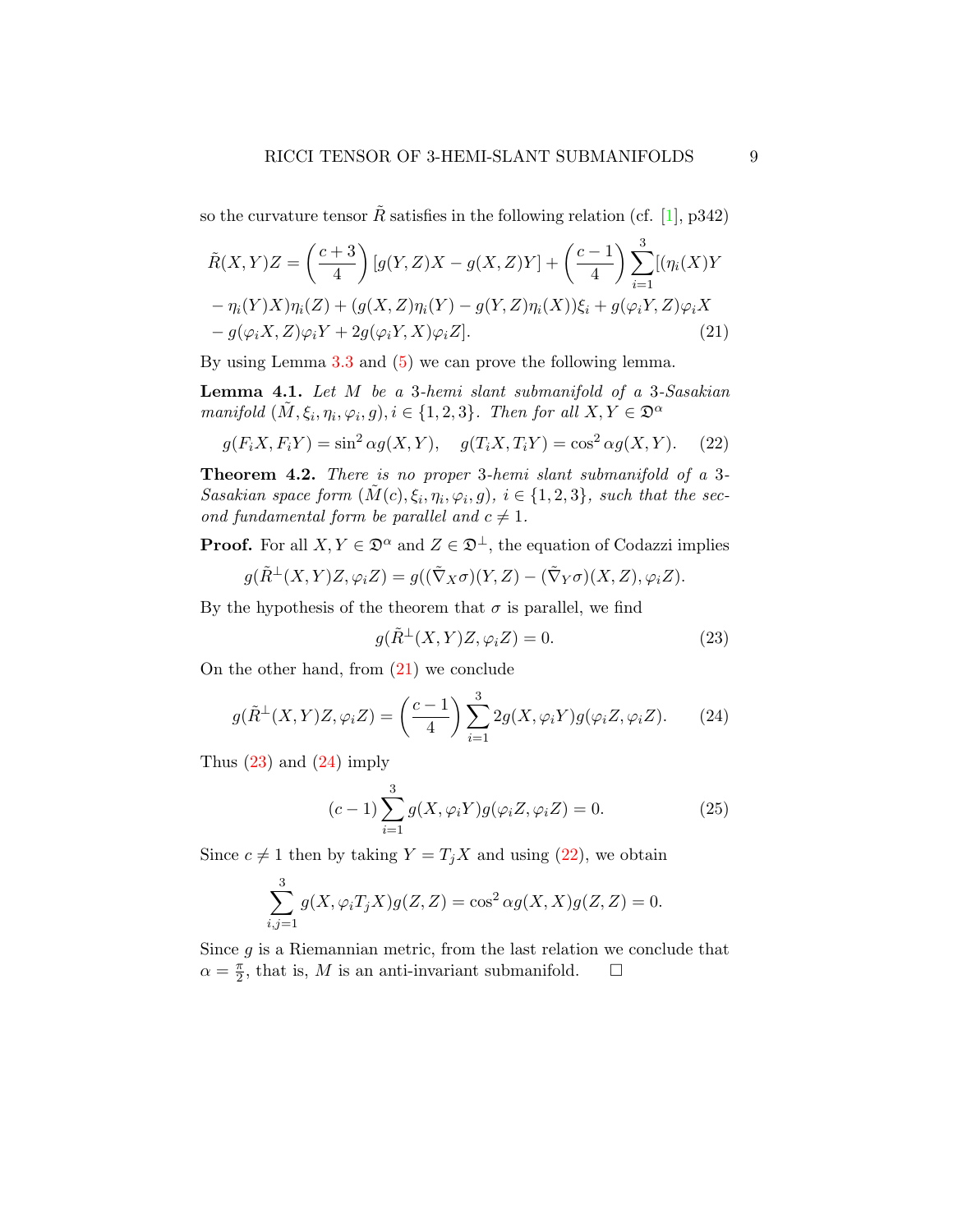Theorem 4.3. Suppose M is a 3-hemi slant submanifold of a 3-Sasakian space form  $(\tilde{M}(c), \xi_i, \eta_i, \varphi_i, g), i \in \{1, 2, 3\}$ . If  $R^{\perp} = 0$  and  $c \neq 1$  and for any  $V \in T^{\perp}M$ ,  $A_V A_{f_iV} = A_{f_iV} A_V$ , then the slant angle  $\alpha$  is either equal to  $\frac{\pi}{2}$  or 0.

**Proof.** For any  $X, Y \in TM$  and  $U, V \in T^{\perp}M$ , from the equation of Ricci, we have

<span id="page-9-0"></span>
$$
g(\tilde{R}(X,Y)V,U) = g(R^{\perp}(X,Y)V,U) - g([A_V, A_U]X,Y).
$$
 (26)

By considering  $U = f_i V$  and  $X = T_i Y$  in [\(26\)](#page-9-0) and using the hypothesis of the theorem that is  $R^{\perp} = 0$  and  $A_V A_{f_iV} = A_{f_iV} A_V$ , we obtain

<span id="page-9-2"></span><span id="page-9-1"></span>
$$
g(\tilde{R}(T_iY, Y)V, f_iV) = 0.
$$
\n(27)

Also, from  $(21)$ , we derive

$$
g(\tilde{R}(X,Y)V,U) = \frac{(c-1)}{4} \sum_{i=1}^{3} \{g(\varphi_i Y, V)g(\varphi_i X, U) - g(\varphi_i X, V)g(\varphi_i Y, U) + 2g(X, \varphi_i Y)g(\varphi_i V, U)\}.
$$
\n(28)

Interchanging  $U = f_iV$  and  $X = T_iY$  in [\(28\)](#page-9-1) and using Lemma [4.1,](#page-8-4) we deduce that

$$
g(\tilde{R}(T_iY,Y)V, f_iV) = \cos^2 \alpha \sin^2 \alpha \left(\frac{c-1}{2}\right) g(Y,Y)g(V,V). \tag{29}
$$

From  $(27)$  and  $(29)$ , we find

<span id="page-9-4"></span><span id="page-9-3"></span>
$$
\cos^2 \alpha \sin^2 \alpha \left(\frac{c-1}{2}\right) g(Y,Y)g(V,V) = 0.
$$
 (30)

Since g is a Riemannian metric and  $c \neq 1$ , then from [\(30\)](#page-9-4), we conclude that either  $\alpha = \frac{\pi}{2}$  $\frac{\pi}{2}$  or  $\alpha = 0$ .  $\Box$ 

**Theorem 4.4.** Let  $(\tilde{M}(c), \xi_i, \eta_i, \varphi_i, g), i \in \{1, 2, 3\}$  be a 3-Sasakian space form and M be a 3-hemi slant submanifold of  $\tilde{M}(c)$  with slant angle  $\alpha$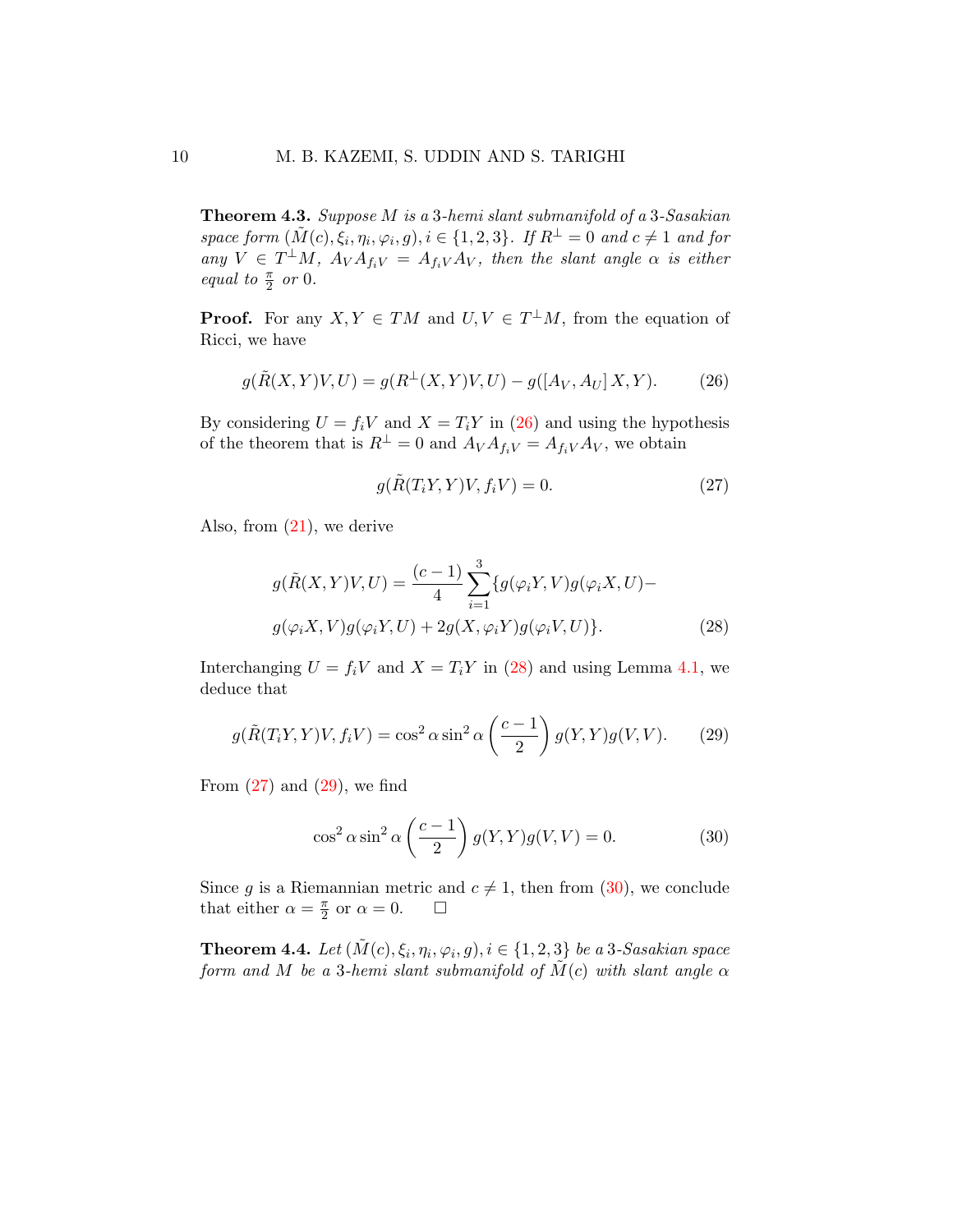and dimension of n. Then for any  $X, W \in TM$ , the Ricci tensor S of submanifold M satisfies in the following relation

$$
S(X, W) = \left\{ \left( \frac{c+3}{4} \right) (4p+q) + 6 \left( \frac{c-1}{4} \right) (3\cos^2 \alpha + 1) \right\} g(X, W)
$$

$$
+ \left\{ - \left( \frac{c+3}{4} \right) + \left( \frac{c-1}{4} \right) (6\cos^2 \alpha - 4p - q + 2) \right\} \sum_{i=1}^3 \eta_i(X) \eta_i(W) +
$$

$$
ng(\sigma(X, W), H) - \sum_{j=1}^n g(\sigma(X, e_j), \sigma(e_j, W)),
$$

where  $n = 4p + q + 3$  such that  $p = \frac{1}{4}$  $\frac{1}{4}\dim(\mathfrak{D}^{\alpha})$  and  $q = \dim(\mathfrak{D}^{\perp})$  and H is the mean curvature.

**Proof.** For any  $X, Y, Z, W \in TM$ , from Equations [\(10\)](#page-3-2) and [\(21\)](#page-8-0), we get

$$
g(R(X, Y)Z, W) = {c+3 \choose 4} \{g(Y, Z)g(X, W) - g(X, Z)g(Y, W)\} + {c-1 \choose 4} \sum_{i=1}^{3} \{\eta_i(Z)\eta_i(X)g(Y, W) - \eta_i(Z)\eta_i(Y)g(X, W) + g(X, Z)\eta_i(Y)\eta_i(W) - g(Y, Z)\eta_i(X)\eta_i(W) + g(\varphi_i Y, Z)g(\varphi_i X, W) - g(\varphi_i X, Z)g(\varphi_i Y, W) + 2g(\varphi_i Y, X)g(\varphi_i Z, W) - g(\sigma(X, Z), \sigma(Y, W)) + g(\sigma(X, W), \sigma(Y, Z)).
$$
\n(31)

<span id="page-10-0"></span>Let  $TM = \mathfrak{D}^{\alpha} \oplus \mathfrak{D}^{\perp} \oplus \langle \xi_i \rangle$  and  $\{e_1, \ldots, e_p, e_{p+1} = \sec \alpha T_1 e_1, \ldots, e_{4p} =$  $\sec \alpha T_3e_p\},\, \{e_{4p+1}, e_{4p+3},...e_{4p+q}\},\, \{e_{4p+q+i}=\xi_i\}$  be local orthonormal frames of  $\mathfrak{D}^{\alpha}$ ,  $\mathfrak{D}^{\perp}$  and  $\lt \xi_i$ , respectively. By using these adapted frames for contracting  $g(R(X, Y)Z, W)$  on Y, Z, we should compute the following components.

<span id="page-10-1"></span>
$$
S(X, W) = \sum_{i=1}^{p} g(R(X, e_i)e_i, W) + \sum_{i=1}^{3} \sum_{j=p+1}^{4p} g(R(X, \sec \alpha T_i e_j) \sec \alpha T_i e_j,
$$
  
\n
$$
W) + \sum_{k=4p+1}^{4p+q} g(R(X, e_k)e_k, W) + \sum_{i=1}^{3} g(R(X, \xi_i)\xi_i, W).
$$
 (32)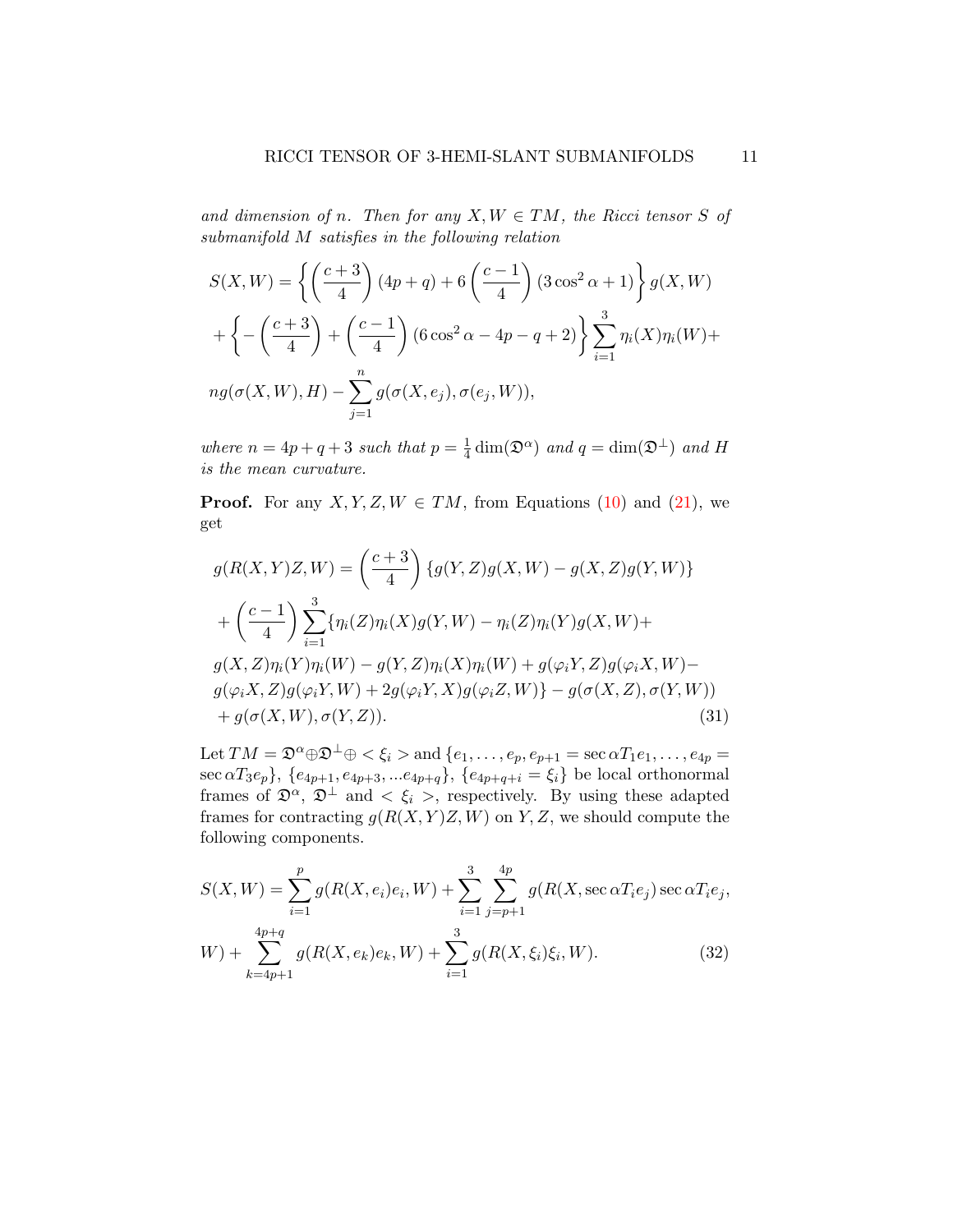Now, we use [\(31\)](#page-10-0) to find the terms of the right side of Equation [\(32\)](#page-10-1). For the first term, since  $\sum_{i=1}^p g(e_i, e_i) = p$ ,  $\eta_i(e_j) = 0, g(e_i, \varphi_j e_i) = 0$ and  $\sum_{i=1}^p g(X, e_i)g(e_i, W) = g(X, Y)$ , we have

$$
\sum_{i=1}^{p} g(R(X, e_i)e_i, W) = \left(\frac{c+3}{4}\right) \sum_{i=1}^{p} \{g(e_i, e_i)g(X, W) - g(X, e_i)g(e_i, W)\} + \left(\frac{c-1}{4}\right) \sum_{j=1}^{3} \sum_{i=1}^{p} \{\eta_j(X)\eta_j(e_i)g(e_i, W) - \eta_j(e_i)\eta_j(e_i)g(X, W) + \eta_j(e_i)\eta_j(W)g(X, e_i) - \eta_j(X)\eta_j(W)g(e_i, e_i) + g(X, \varphi_j e_i)g(\varphi_j e_i, W) - g(e_i, \varphi_j e_i)g(\varphi_j X, W) + 2g(X, \varphi_j e_i) g(\varphi_j e_i, W)\} - \sum_{i=1}^{p} \{g(\sigma(e_i, W), \sigma(X, e_i)) + g(\sigma(X, W), \sigma(e_i, e_i))\} = \left(\frac{c+3}{4}\right)(p-1)g(X, W) + \left(\frac{c-1}{4}\right) \sum_{j=1}^{3} (-p\eta_j(X)\eta_j(W) + 3g(T_j X, T_j W))\} - \sum_{i=1}^{p} \{g(\sigma(e_i, W), \sigma(X, e_i)) - g(\sigma(X, W), \sigma(e_i, e_i))\}.
$$
\n(33)

Also, from [\(22\)](#page-8-3) we have  $g(\sec \alpha T_i e_j, \sec \alpha T_i e_j) = 1$ , so the second term of [\(32\)](#page-10-1) implies

<span id="page-11-0"></span>
$$
\sum_{i=1}^{3} \sum_{j=p+1}^{4p} g(R(X, \sec \alpha T_i e_j) \sec \alpha T_i e_j, W) = \left(\frac{c+3}{4}\right) \{3p g(X, W) - g(X, W)\} + \left(\frac{c-1}{4}\right) \sum_{i=1}^{3} \{-3p \eta_i(X)\eta_i(W) + 3g(T_i X, T_i W)\} - \sum_{j=p+1}^{4p} \{g(\sigma(\sec \alpha T_i e_j, W), \sigma(X, \sec \alpha T_i e_j)) - g(\sigma(X, W),
$$
\n
$$
\sigma(\sec \alpha T_i e_j, \sec \alpha T_i e_j))\}.
$$
\n(34)

<span id="page-11-1"></span>Since  $\mathfrak{D}^{\perp}$  is anti-invariant, we get  $g(X, \varphi_i e_k) = g(X, \varphi_i Y) = 0$ . So,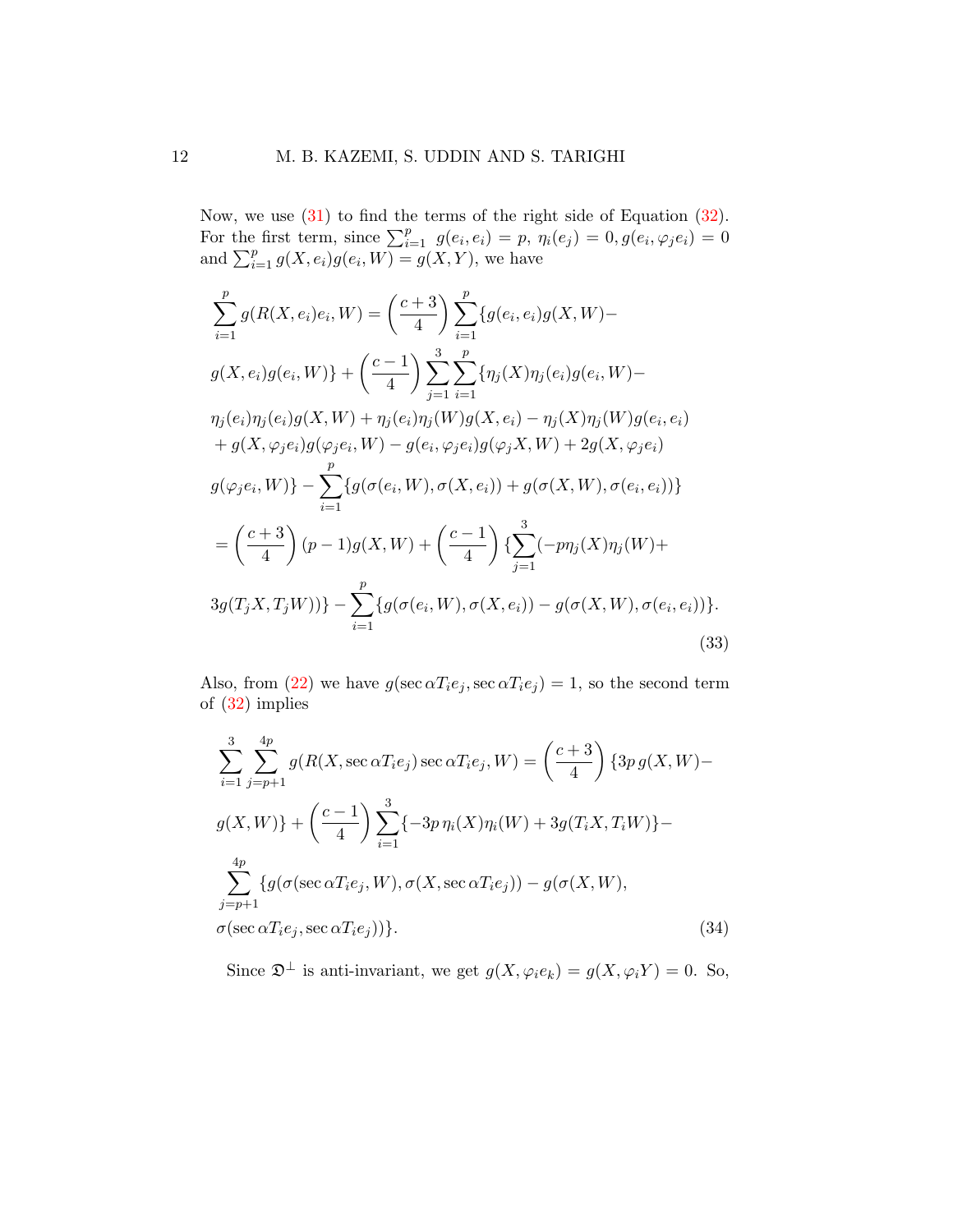for the third term we obtain

<span id="page-12-0"></span>
$$
\sum_{k=4p+1}^{4p+q} g(R(X, e_k)e_k, W) = \left(\frac{c+3}{4}\right)(q-1)g(X, W) +
$$
  

$$
\left(\frac{c-1}{4}\right)\sum_{i=1}^{3} \{-q\eta_i(X)\eta_i(W) + 3g(\varphi_i X, \varphi_i W)\} -
$$
  

$$
\sum_{k=4p+1}^{4p+q} \{g(\sigma(e_k, W), \sigma(X, e_k)) - g(\sigma(X, W), \sigma(e_k, e_k)\}.
$$
 (35)

From [\(7\)](#page-2-0) and [\(8\)](#page-3-3), we conclude  $0 = \tilde{\nabla}_{\xi_i} \xi_i = \nabla_{\xi_i} \xi_i + \sigma(\xi_i, \xi_i)$ , thus  $\sigma(\xi_i, \xi_i) = 0$ . Therefore, the last term of [\(32\)](#page-10-1) gives

<span id="page-12-1"></span>
$$
\sum_{i=1}^{3} g(R(X, \xi_i)\xi_i, W) = 3\left(\frac{c+3}{4}\right)g(X, W) -
$$

$$
\left(\frac{c+3}{4}\right)\sum_{i=1}^{3} \eta_i(X)\eta_i(W) - 3\left(\frac{c-1}{4}\right)g(X, W) -
$$

$$
\left(\frac{c-1}{4}\right)\sum_{i=1}^{3} \eta_i(X)\eta_i(W) - \sum_{i=1}^{3} g(\sigma(X, e_i), \sigma(e_i, W)).
$$
(36)

Finally, by taking in to account of [\(32\)](#page-10-1), the definition of mean curvature  $H=\frac{1}{n}$  $\frac{1}{n}\sum_{i=1}^{n}\sigma(e_i,e_i)$  and sum of Equations [\(33\)](#page-11-0), [\(34\)](#page-11-1), [\(35\)](#page-12-0) and [\(36\)](#page-12-1) imply

$$
S(X, W) = \left(\frac{c+3}{4}\right)(4p+q)g(X, W) + 6\left(\frac{c-1}{4}\right)(3\cos^2\alpha + 1)g(X, W)
$$

$$
-\left(\frac{c+3}{4}\right)\sum_{i=1}^3 \eta_i(X)\eta_i(W) + \left(\frac{c-1}{4}\right)(6\cos^2\alpha - 4p - q + 2)
$$

$$
\sum_{i=1}^3 \eta_i(X)\eta_i(W) + ng(\sigma(X, W), H) - \sum_{j=1}^n g(\sigma(X, e_j), \sigma(e_j, W)), \quad (37)
$$

<span id="page-12-2"></span>which is the required result.  $\qquad \Box$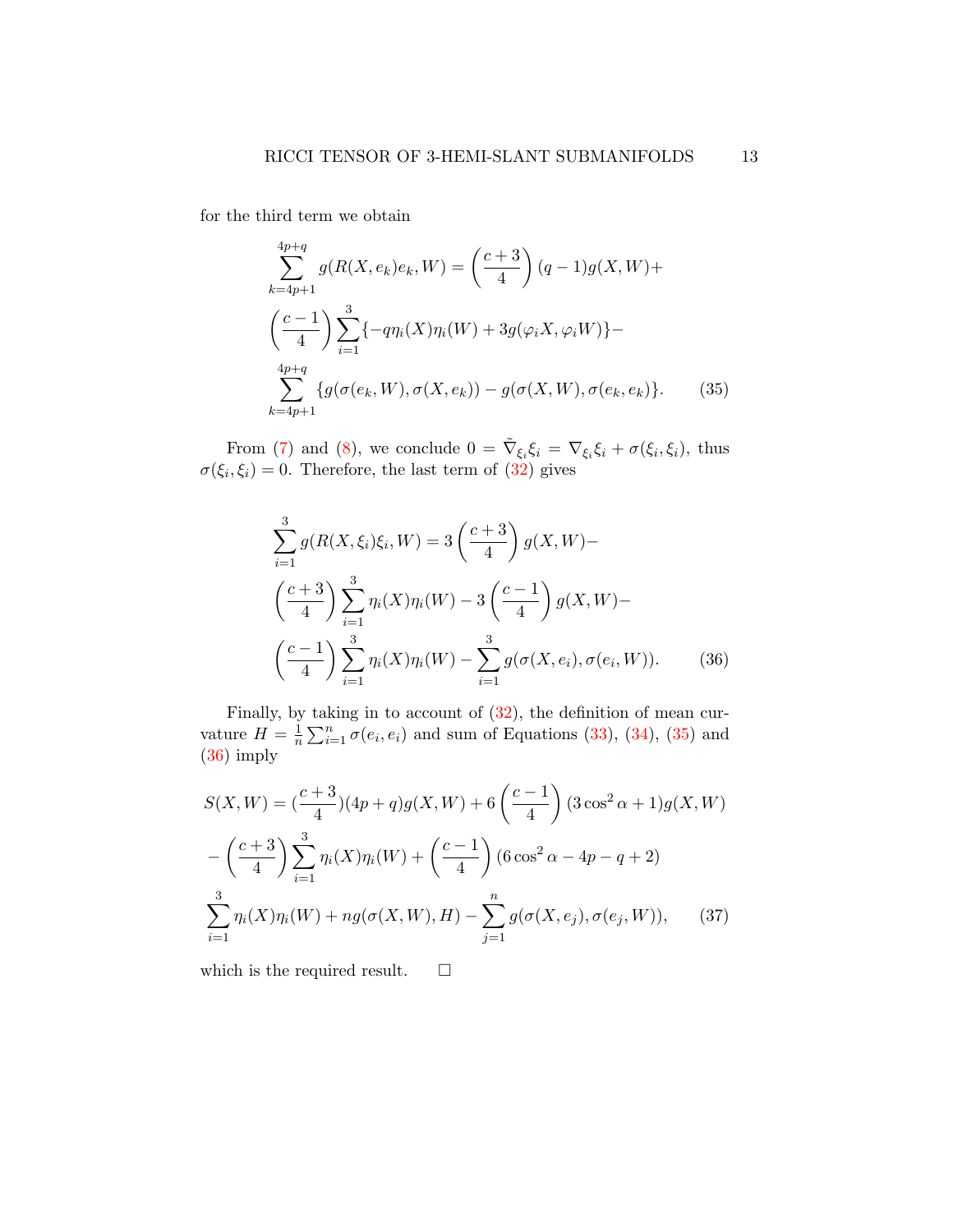Corollary 4.5. Let M be a totally geodesic n-dimensional 3-hemi slant submanifold of a 3-Sasakian space form  $\tilde{M}(c)$ . Then M is a quasi Einstein manifold.

**Proof.** Since  $\sigma = 0$ , if we consider

$$
\kappa = \left(\frac{c+3}{4}\right)(4p+q) + 6\left(\frac{c-1}{4}\right)(3\cos^2\alpha + 1),
$$

$$
\mu = \left(\frac{c-1}{4}\right) (6\cos^2 \alpha - 4p - q + 2) - \left(\frac{c+3}{4}\right);
$$

then from  $(37)$ , we derive

<span id="page-13-0"></span>
$$
S(X, W) = \kappa g(X, W) + \mu \sum_{i=1}^{3} \eta_i(X) \eta_i(W).
$$

Hence, M is a quasi-Einstein manifold.  $\square$ 

**Theorem 4.6.** Let  $(\tilde{M}(c), \xi_i, \eta_i, \varphi_i, g), i \in \{1, 2, 3\}$  be a 3-Sasakian space form and M be an n-dimensional 3-hemi slant submanifold of  $\tilde{M}(c)$  with scalar curvature r and slant angle  $\alpha$ , then

$$
r \le n \left\{ \left( \frac{c-3}{4} \right) (4p+q) + 6 \left( \frac{c-1}{4} \right) (3 \cos^2 \alpha + 1) \right\} +
$$
  
3 
$$
\left( \frac{c-1}{4} \right) (6 \cos^2 \alpha - 4p - q + 2) - 3 \left( \frac{c+3}{4} \right) + n^2 ||H||^2.
$$
 (38)

**Proof.** By contracting  $(37)$  on X, W, we get

$$
r = n \left\{ \left( \frac{c-3}{4} \right) (4p+q) + 6 \left( \frac{c-1}{4} \right) (3 \cos^2 \alpha + 1) \right\} + 3 \left( \frac{c-1}{4} \right) (6 \cos^2 \alpha - 4p - q + 2) - 3 \left( \frac{c+3}{4} \right) + n^2 ||H||^2 - ||\sigma||^2.
$$

Since  $\|\sigma\|^2 \geq 0$ , the inequality is satisfied.  $\square$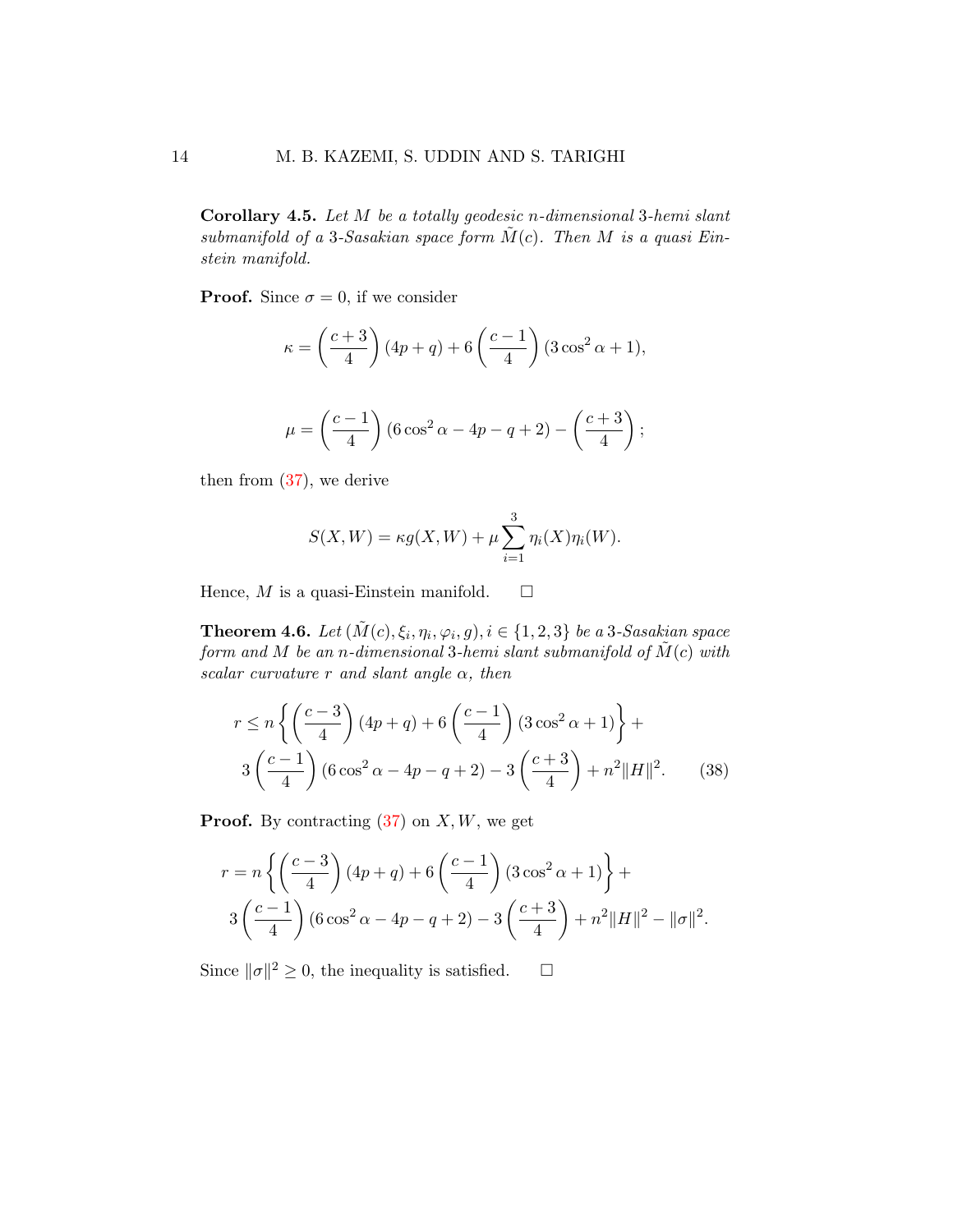Corollary 4.7. Let  $(\tilde{M}(c), \xi_i, \eta_i, \varphi_i, g), i \in \{1, 2, 3\}$  be a 3-Sasakian space form and M be a minimal 3-semi invariant submanifold of  $\overline{M}(c)$  with scalar curvature r, then

$$
r \le n\left\{\left(\frac{c+3}{4}\right)(2p+q-\frac{3}{n})+24\left(\frac{c-1}{4}\right)\right\}+3\left(\frac{c-1}{4}\right)(8-2p-q).
$$

where  $n = 2p + q + 3$  is the dimension of M.

**Proof.** Put the dimension of invariant distribution dim  $\mathfrak{D} = 2p$ , dim $\langle \xi_i \rangle$ =3 and the dimension of anti-invariant distribution  $\mathfrak{D}^{\perp} = q$ . Then, the result is easily obtained from [\(38\)](#page-13-0) by considering  $H = 0$  and  $\alpha = 0$ .  $\Box$ 

### Acknowledgements

The authors are thankful to the reviewer for the useful comments and constructive suggestions.

## References

- <span id="page-14-5"></span>[1] E. Abedi, G. Haghighatdoost, M. Ilmakchi and Z. Nazari, Contact 3-structure QR-warped product submanifold in Sasakian space form, Turk. J. Math., 37 (2013 ), 340–347.
- <span id="page-14-0"></span>[2] M. Atceken, S. Dirik and U. Yildirim, Pseudo-slant submanifolds of a locally decomposable Riemannian manifold, Journal of Advances in Mathematics, 11 (2015), 5587–5597.
- <span id="page-14-1"></span>[3] O. Bahadir and S. Uddin, Slant submanifolds of golden Riemannian manifolds, J. Math. Ext., 13 (2019), no. 4, 23–39.
- <span id="page-14-3"></span>[4] D.E. Blair, Riemannian Geometry of Contact and Sympelectic Manifolds, progress mathematics 203, Brikhauser, Boston-Basel-Berlin (2002).
- <span id="page-14-2"></span>[5] J. L. Cabre rizo, A. Carriazo, L. M. Fernandez and M. Fernandez, Semi-slant submanifolds of a Sasakian manifold, Geom. Dedicata, 78 (1999), 183–199.
- <span id="page-14-4"></span>[6] M.C. Chaki, R.K. Maity, On quasi-Einstein manifolds, Publ. Math. Debrecen, 57 (2000), 297–306.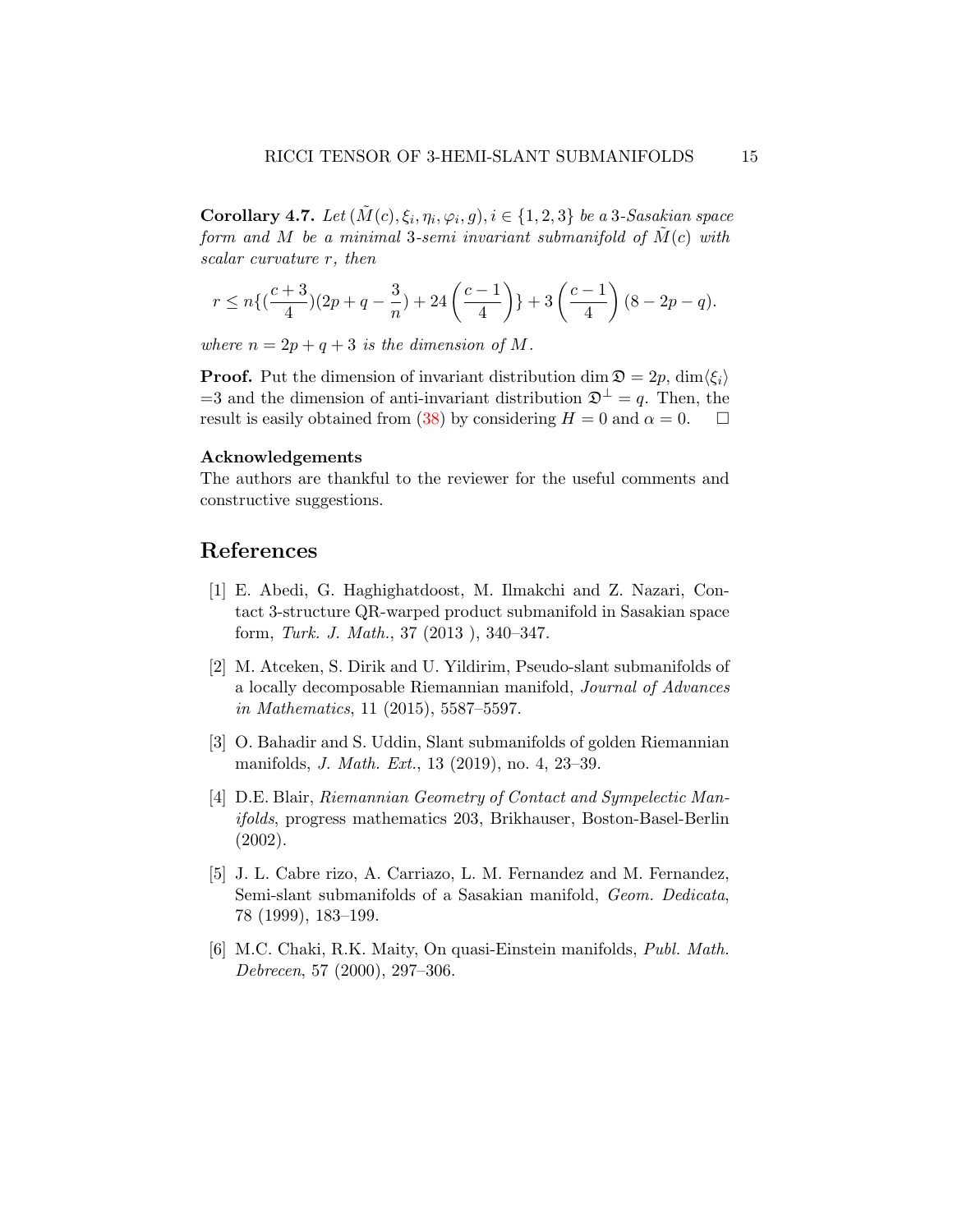- <span id="page-15-0"></span>[7] B.-Y. Chen, Slant immersions, *Bull. Austral. Math. Soc.*, 41 (1990), 135–147.
- <span id="page-15-1"></span>[8] B.-Y. Chen, Geometry of Slant Submanifolds, Katholieke Universiteit Leuven, Louvain, 1990.
- <span id="page-15-2"></span>[9] B.-Y. Chen and O. Garay, Pointwise slant submanifolds in almost Hermitian manifolds, Turk. J. Math., 36 (2012), 630–640.
- <span id="page-15-6"></span>[10] B.-Y. Chen, S. Uddin, Warped product pointwise bi-slant submanifolds of Kaehler manifolds, Publ. Math. Debrecen, 92 (2018), no. 1-2, 183–199.
- <span id="page-15-10"></span>[11] M.B. Kazemi Balgeshir, Pointwise slant submanifolds in almost contact geometry, Turk. J. Math., 41 (2016), 657–664.
- <span id="page-15-8"></span>[12] Y.Y. Kuo, On almost contact 3-structure, Tohoku Math. J., 22 (1970), 325–332.
- <span id="page-15-7"></span>[13] F. Malek and M.B. Kazemi Balgeshir, Slant submanifolds of almost contact metric 3-structure manifolds, Mediterr. J. Math., 10 (2013), 1023–1033.
- <span id="page-15-3"></span>[14] F. Malek and M.B. Kazemi Balgeshir, Semi-slant and bi-slant submanifolds of almost contact metric 3-structure manifolds, Turk. J. Math., 37 (2013), 1030–1039.
- <span id="page-15-4"></span>[15] B. Sahin, Warped product submanifolds of Kaehler manifolds with a slant factor, Ann. Polon. Math., 95 (2009), 207–226.
- <span id="page-15-5"></span>[16] S. Uddin, B.-Y. Chen, F. R. Al-Solamy, Warped product bi-slant immersion in Kaehler manifolds, *Mediterr. J. Math.*, 14 (2017). https://doi.org/10.1007/s00009-017-0896-8.
- <span id="page-15-9"></span>[17] K. Yano and M. Kon, Structures on Manifolds, Series in Pure Mathematics, World Scientific Publishing Co., Singapore, 1984.

### Mohammad Bagher Kazemi Balgeshir

Department of Mathematics Assistant Professor of Mathematics University of Zanjan